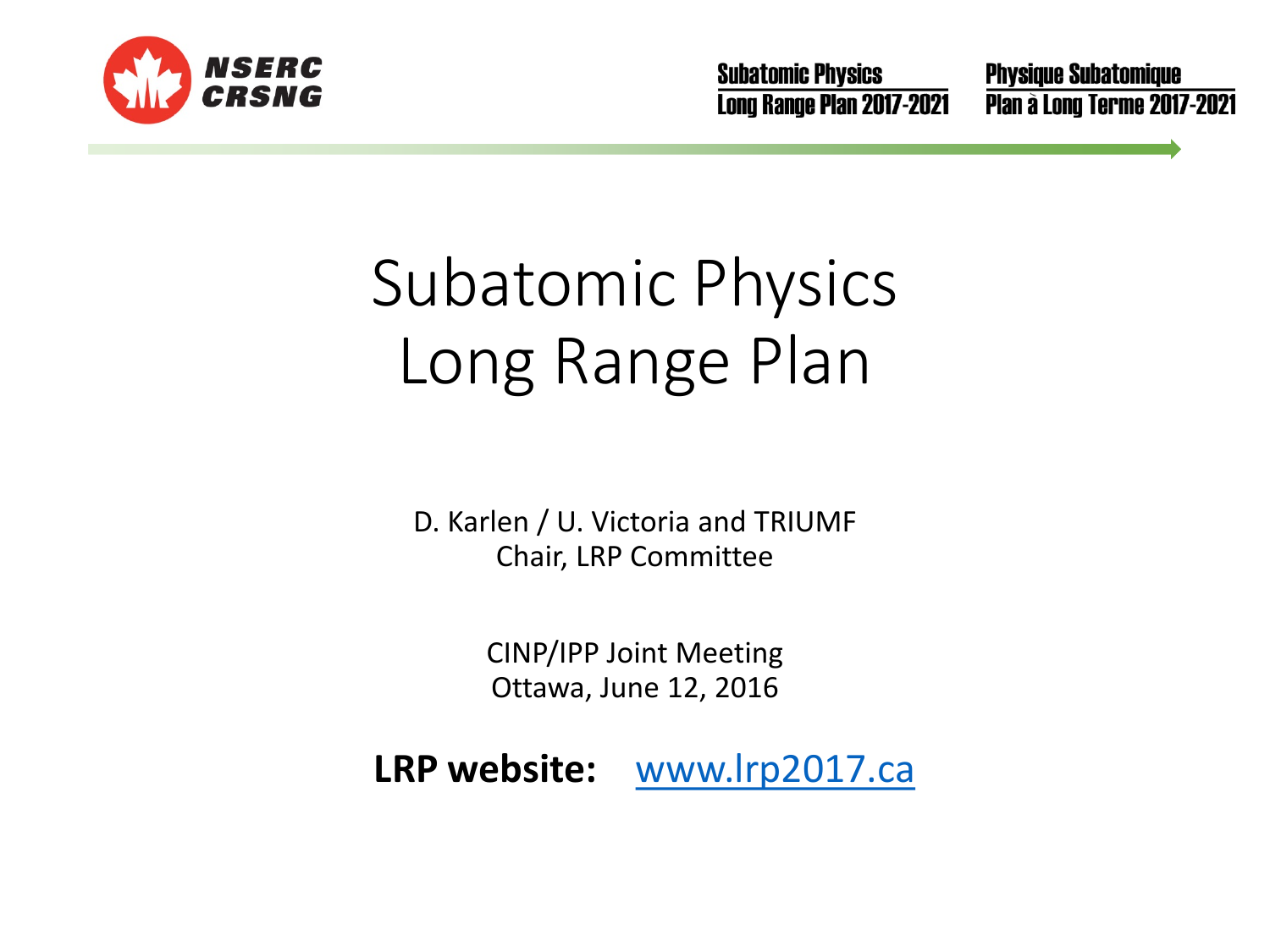### LRP Committee

• On behalf of the Canadian community of Subatomic Physicists, I would like to thank all the members for their work on this committee

#### Committee members:

| <b>Name</b>           | <b>Institution</b>                |
|-----------------------|-----------------------------------|
| Dean Karlen (Chair)   | University of Victoria and TRIUMF |
| <b>Philip Burrows</b> | Oxford University, United Kingdom |
| <b>Jens Dilling</b>   | <b>TRIUMF</b>                     |
| Jacques Farine        | Laurentian University             |
| Mark Huyse            | K.U. Leuven, Belgium              |
| <b>Randy Lewis</b>    | <b>York University</b>            |
| Jeffery Martin        | University of Winnipeg            |
| Erich Poppitz         | University of Toronto             |
| Achim Schwenk         | T.U. Darmstadt, Germany           |
| Manuella Vincter      | <b>Carleton University</b>        |
| Andreas Warburton     | <b>McGill University</b>          |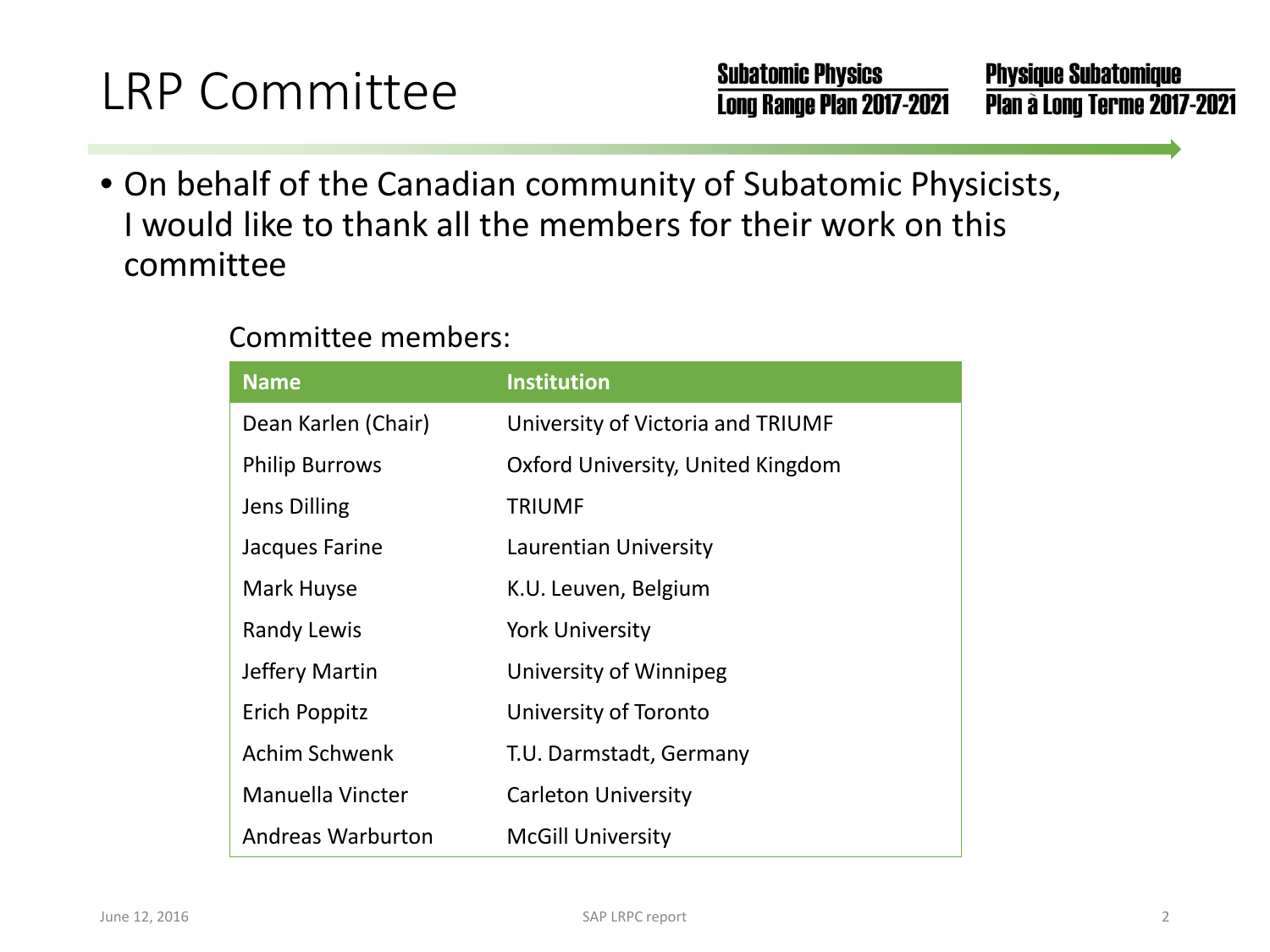### LRPC observers

• I would also like to thank the ex-officio members and observers. They provided valuable advice and opinions for our committee:

#### Ex-officio members and observers:

| <b>Name</b>                   | <b>Institution</b>               |
|-------------------------------|----------------------------------|
| Garth Huber (ex-officio)      | <b>CINP Executive Director</b>   |
| J. Michael Roney (ex-officio) | <b>IPP Director</b>              |
| Reiner Kruecken (ex-officio)  | Head of Science Division, TRIUMF |
| Nigel Smith (ex-officio)      | Director, SNOLab                 |
| Adam Ritz (ex-officio)        | SAPES, co-Chair 2016             |
| Olivier Gagnon (observer)     | Senior Programs Officer, CFI     |
| Sarah Overington (observer)   | Team Leader, NSERC               |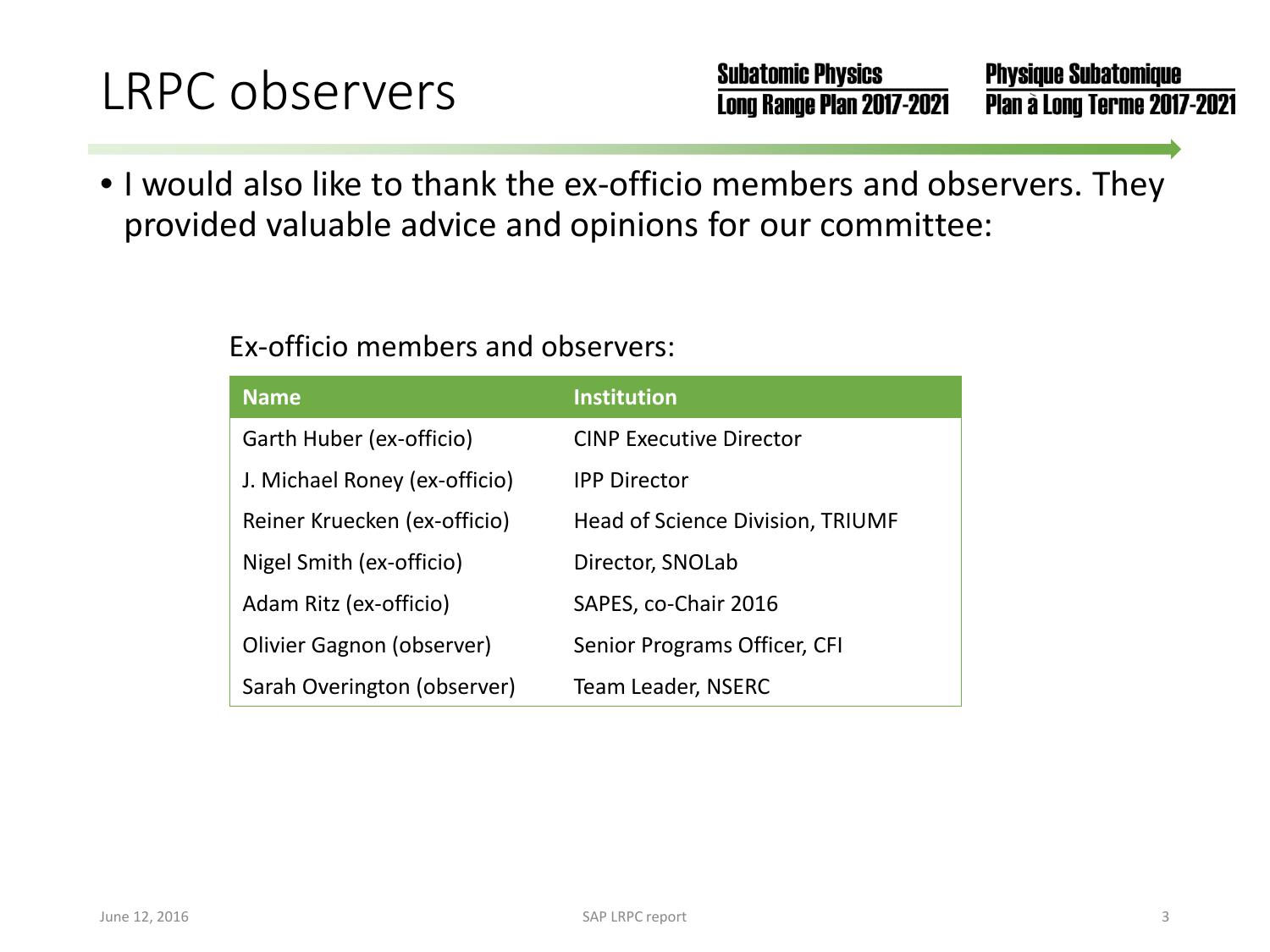Based on a broad consultation with the Canadian subatomic physics community, the LRP Committee was asked to:

- Identify subatomic physics scientific ventures and priorities that should be pursued by the Canadian community and that would ensure continuous Canadian global scientific leadership.
- Provide budgetary estimates, including funding ranges for prioritized endeavours.
- Funding ranges should include funding levels that would allow for a restrained, yet efficient, contribution to the ventures, as well as levels that would enable a more extensive contribution.

The plan covers the period 2017-2021 and includes a look ahead to 2026.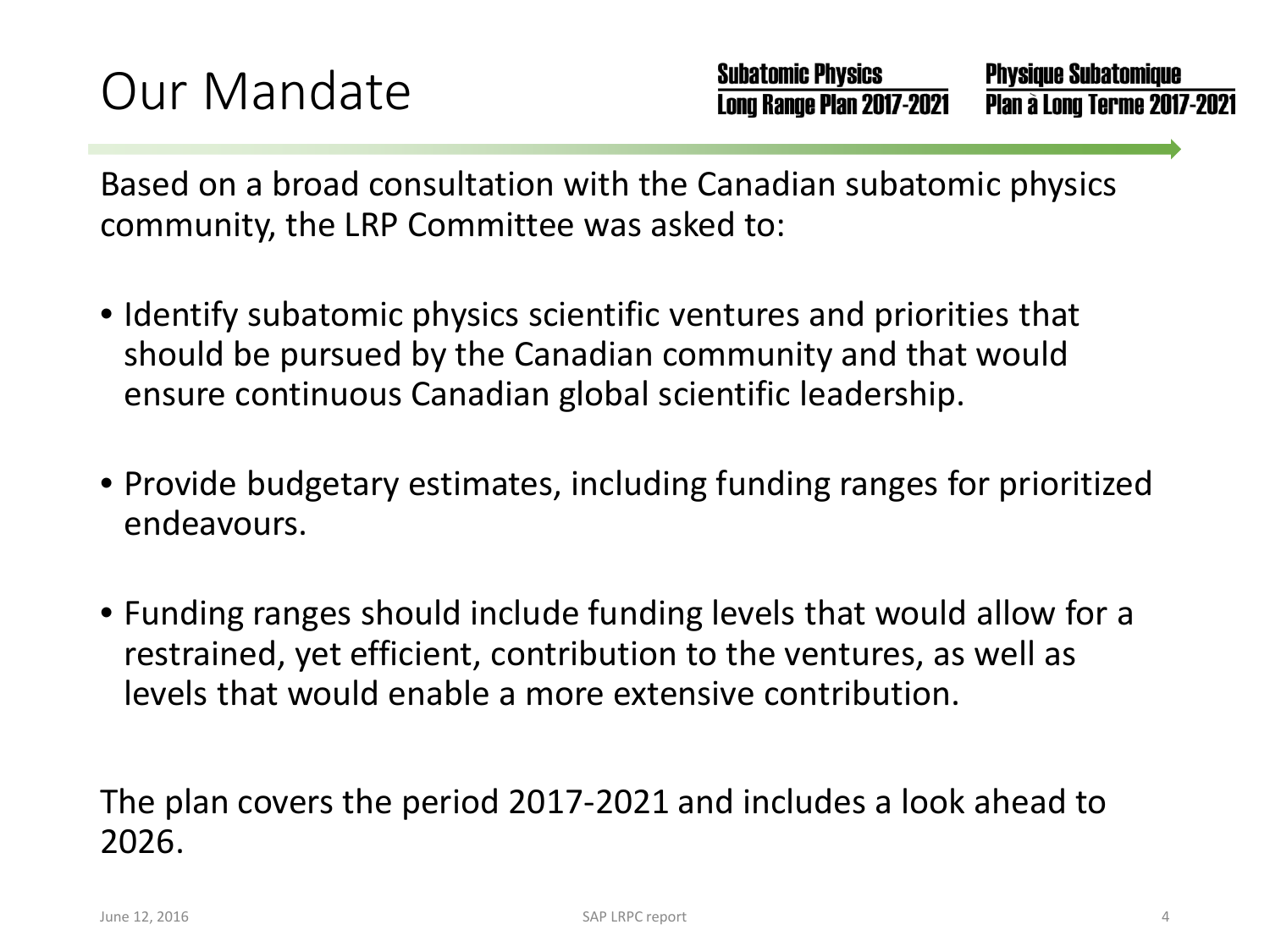The LRP Committee is to take into account the:

- Ever increasing internationalization of projects and collaborations in addressing the fundamental questions of subatomic physics.
- Concurrent requirement to maintain and further develop world-class domestic research programs and infrastructure.
- Established expertise and strengths of the Canadian community.
- Recognition of the fact that the Canadian subatomic physics community cannot be involved in all research endeavours

**Deliverable**: Final report no later than September 1, 2016.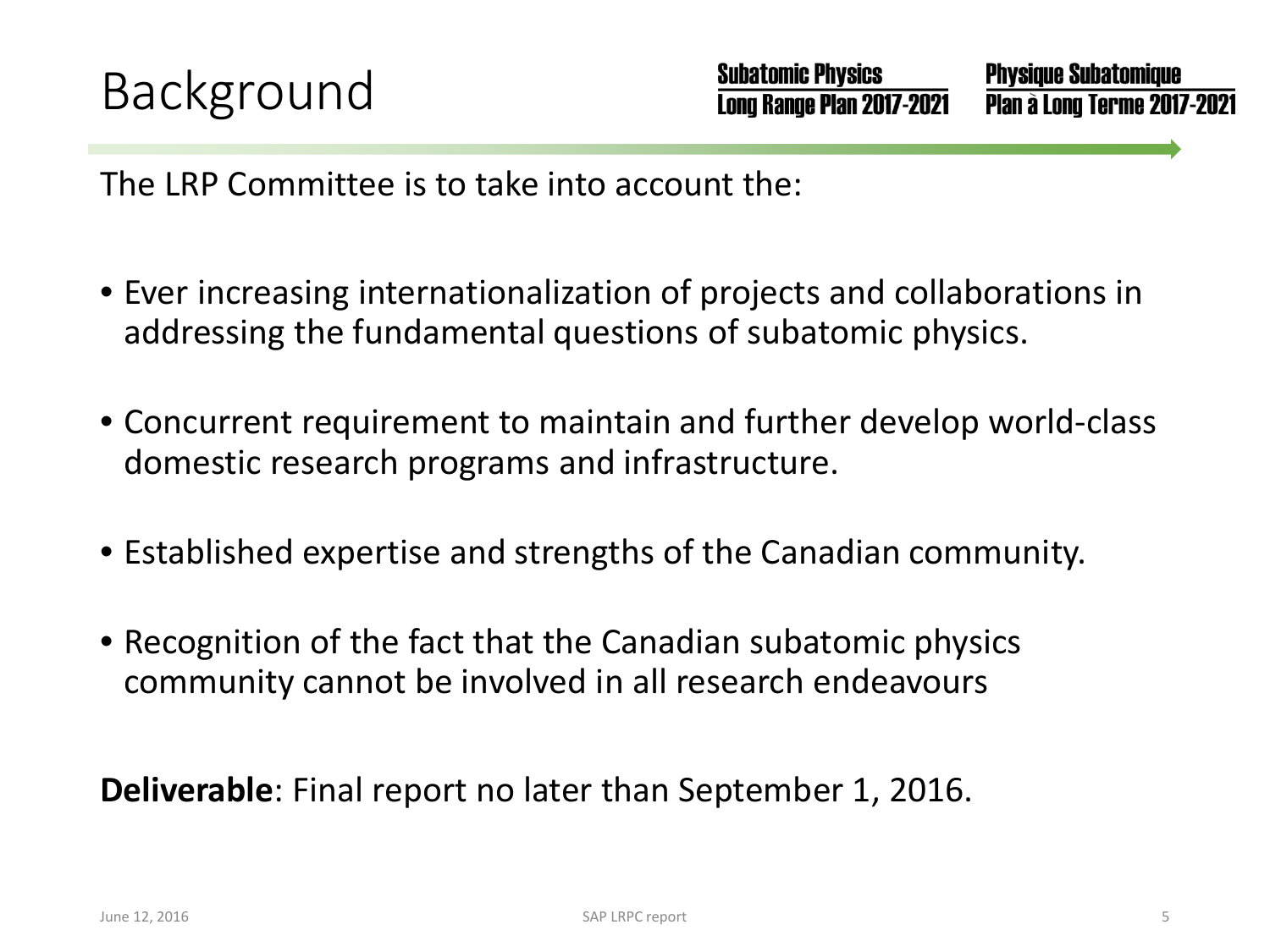### Broad consultation

**Physique Subatomique** Plan à Long Terme 2017-2021

- CINP and IPP briefs:
	- Submissions requested from experiment/theory/accelerator communities
	- Special CINP and IPP sessions at June 2015 CAP Congress
	- Briefs prepared by CINP/IPP councils
	- 200 pages in total sent to LRPC in early October
- Survey (November):
	- Distributed to all NSERC-eligible members of SAP community
	- Current/future activities, graduate student supervision and capacity
- Townhall (December 12):
	- Held at TRIUMF with video conference connection
	- Full day discussion of briefs, survey, and elements of the LRP report
- Virtual townhall (February 25):
	- Presented draft of scientific and policy recommendations
	- Invited comments at meeting and by email
- Draft report (May 17):
	- Requested comments by June 6
- CINP/IPP joint sessions at CAP Congresses (June 2015 and 2016)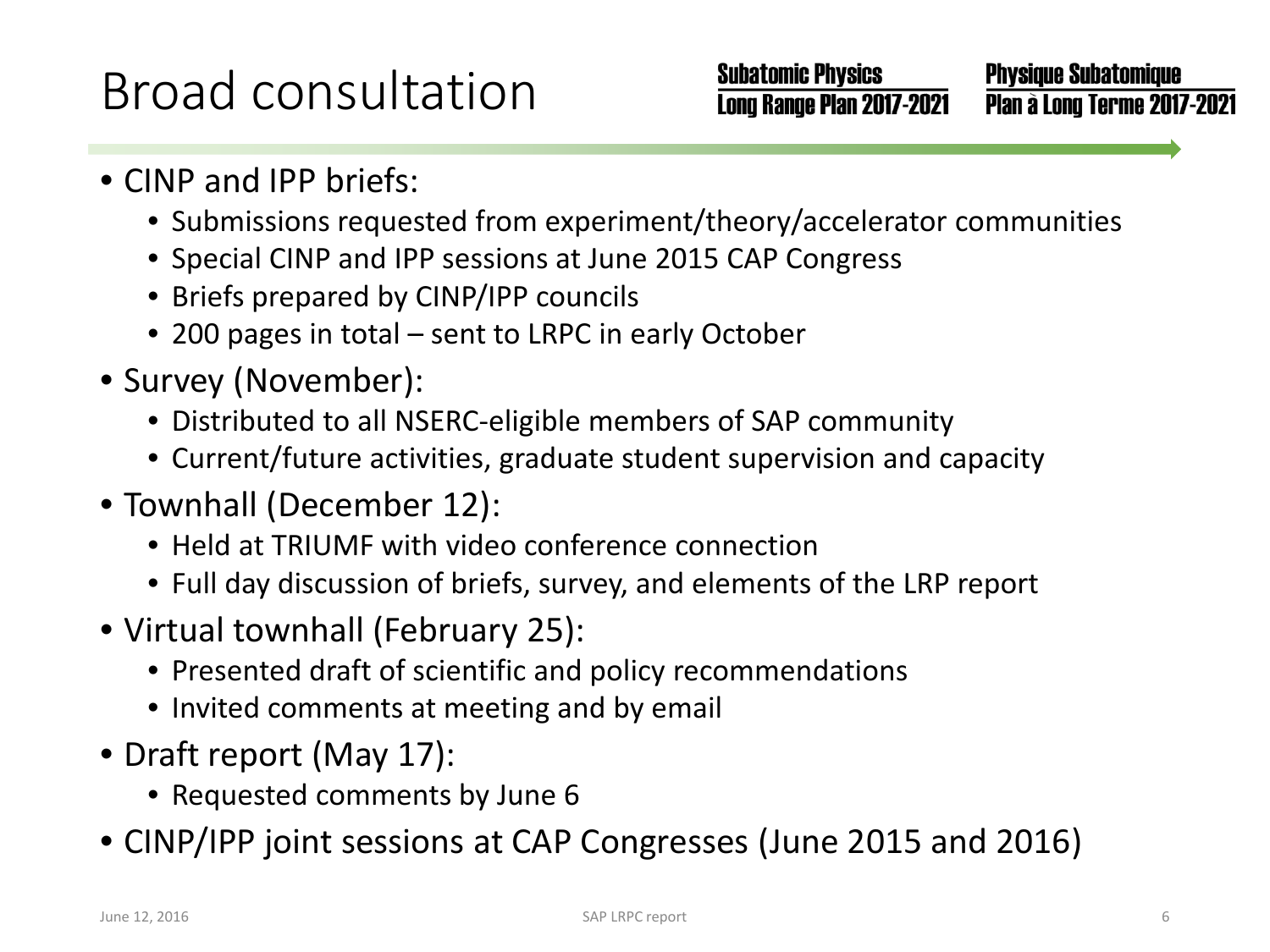### Proposed schedule

**Subatomic Physics** Long Range Plan 2017-2021

**Physique Subatomique** Plan à Long Terme 2017-2021

• As presented at Kickoff meeting (June 2015)

| <b>Date</b>         | <b>Activities</b>                                                                                                             |  |  |
|---------------------|-------------------------------------------------------------------------------------------------------------------------------|--|--|
| June 14, 2015       | Kick-off meeting                                                                                                              |  |  |
| October 1, 2015     | IPP and CINP briefs submitted (final draft form, or finalized)                                                                |  |  |
| October 24-25, 2015 | In-person working meeting of the committee                                                                                    |  |  |
| December 12, 2015   | Town Hall meeting                                                                                                             |  |  |
| February 23, 2016   | Audio conference presentation to community by LRPC: Main<br>recommendations of the LRPC, to be presented to SAP ES on March 8 |  |  |
| March 8, 2016       | Presentation of main recommendations from the LRPC                                                                            |  |  |
| May 15, 2016        | Draft LRP made available to community.<br>Deadline for comments: June 18, 2016.<br>$6^{\circ}$                                |  |  |
| June 13/18, 2016    | Report from LRPC to community at CAP congress (Ottawa). In-person<br>working meeting to work on community comments.           |  |  |
| July 31, 2016       | LRP report finalized and sent for translation and binding.                                                                    |  |  |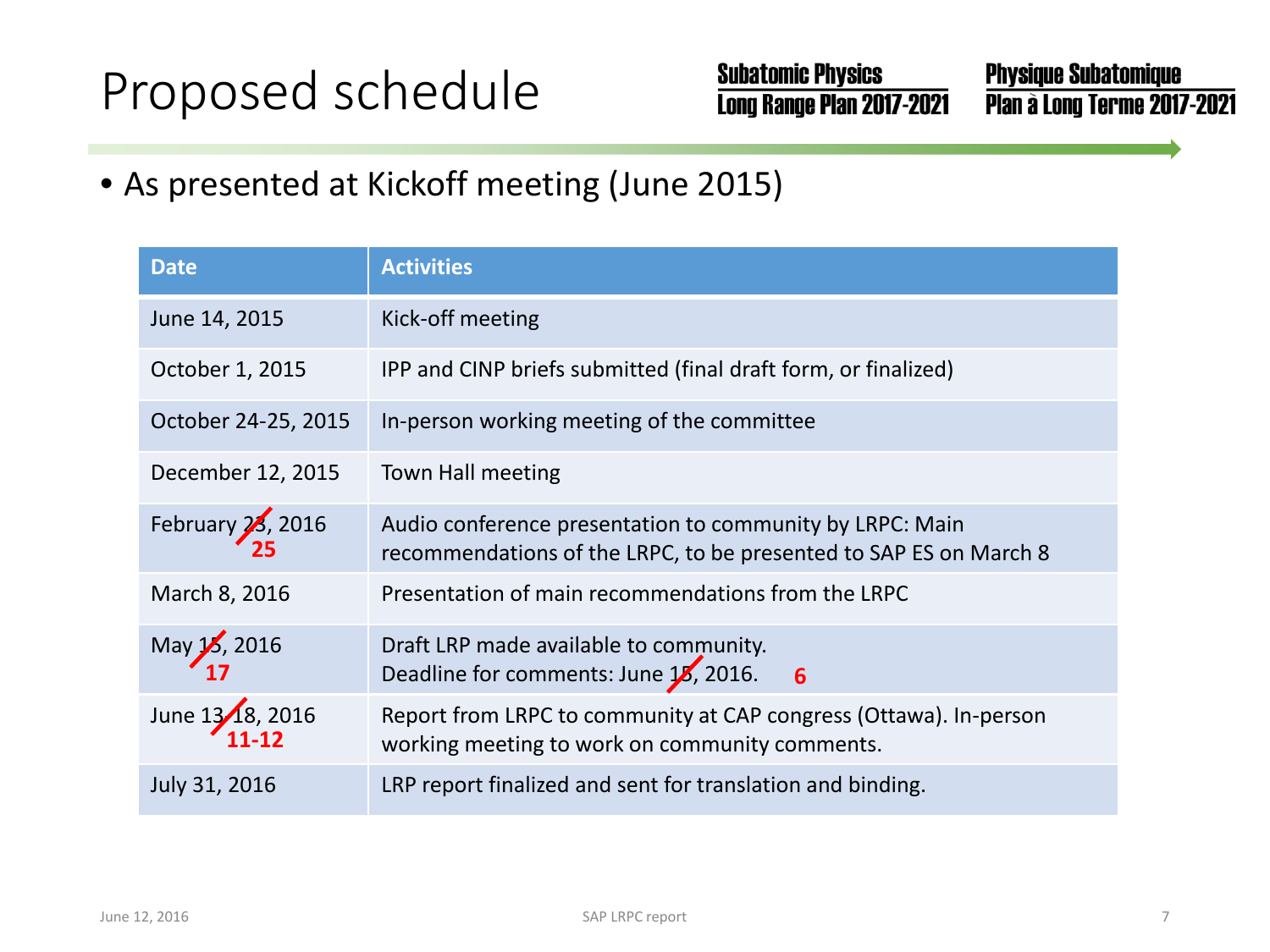### Committee work

**Physique Subatomique** Plan à Long Terme 2017-2021

#### **Meetings:**

- Two face-to-face meetings:
	- October 24-25 in Toronto
	- December 12-13 in Vancouver
- Twenty video-conference meetings (10 full- / 10 sub-committee)

#### **Report writing:**

- github repository write access for all core committee members
- several "freezes" for internal review

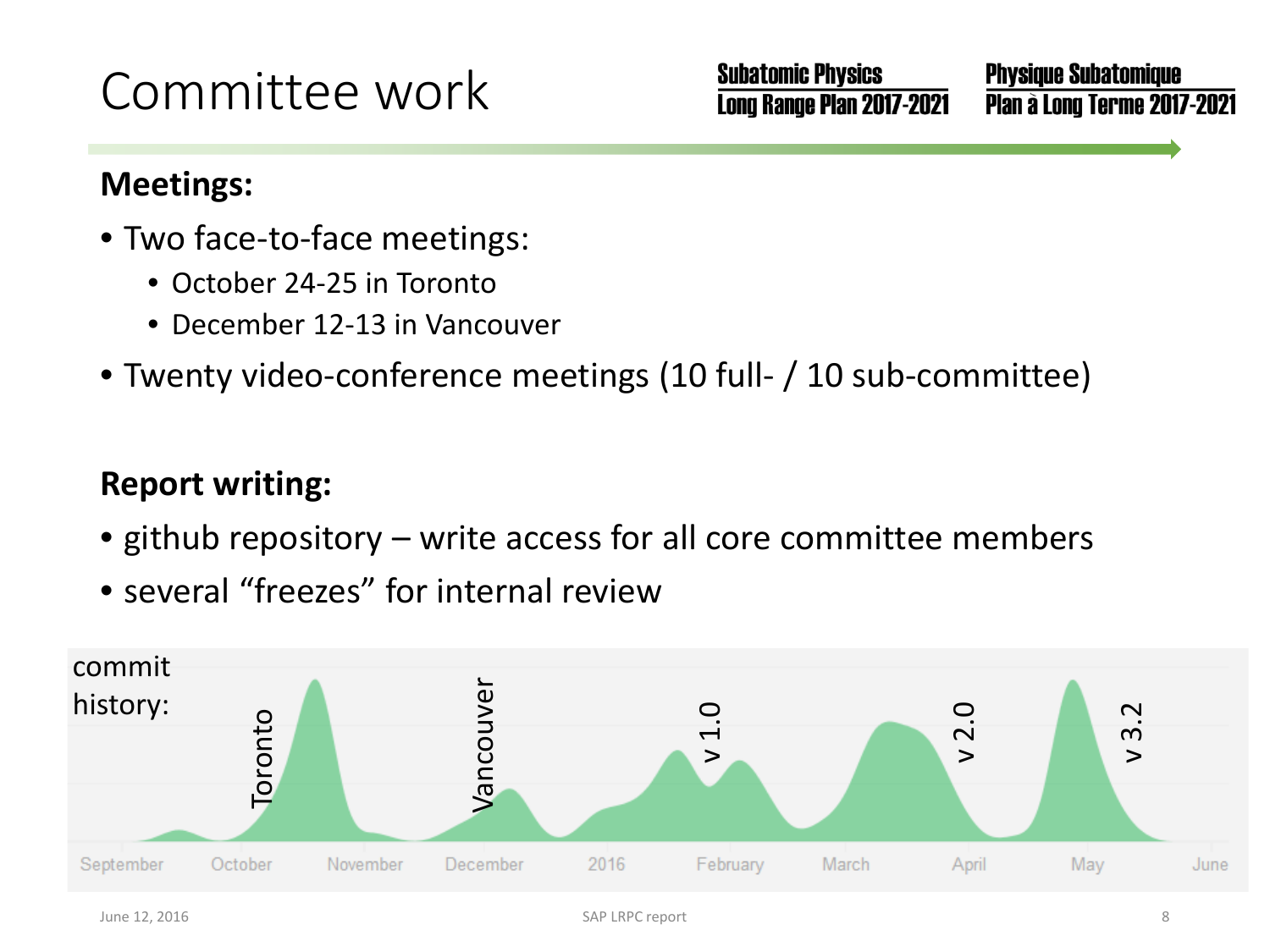**Subatomic Physics Physique Subatomique** Long Range Plan 2017-2021 Plan à Long Terme 2017-2021

• Draft report released on May 17, with comments due June 6

Some highlights from the report follows:

#### **1. Executive Summary**

• Basic introduction, recent awards, guiding principles, summary of scientific and policy recommendations (ordered as appear in report)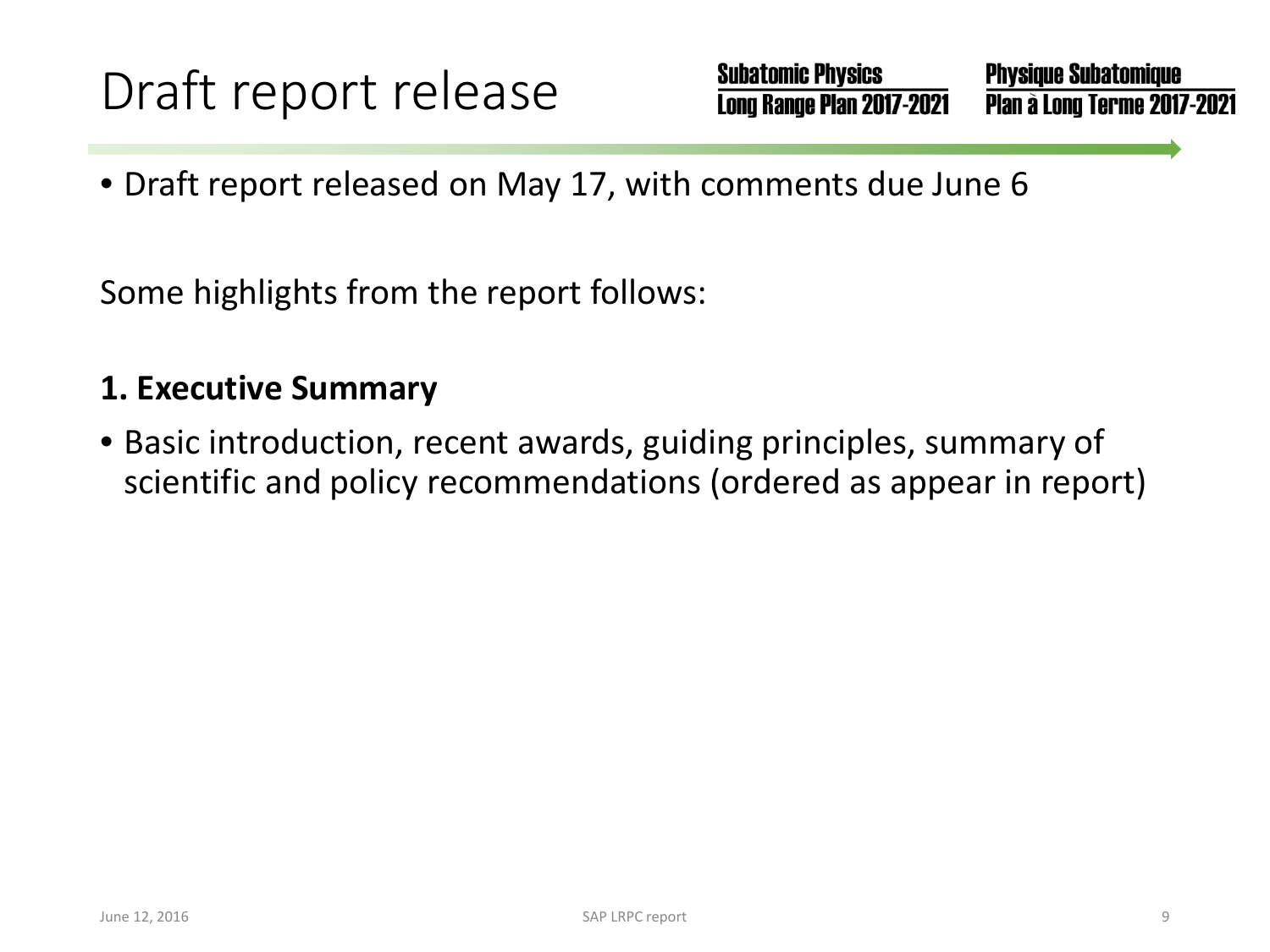#### **2. The "Big Questions" in Subatomic Physics**

- Seven questions that encompass most of SAP research in Canada:
	- 1. What is the nature of physics at the electroweak scale and beyond?
	- 2. What is the nature of neutrino masses?
	- 3. What is the nature of Dark Matter in the universe?
	- 4. What structures underlie the forces and matter in the universe?
	- 5. How do quarks and gluons give rise to the hadronic properties and the phases of hadronic matter?
	- 6. How does the structure of nuclei emerge from nuclear forces?
	- 7. How were the heavy elements formed in the early universe?
- For each: Theoretical aspects  $\rightarrow$  experimental approaches  $\rightarrow$ Canadian roles (theory and experiment)
	- Emphasize strong connections between theory and experiment
	- Avoid dividing efforts into "nuclear" and "particle" physics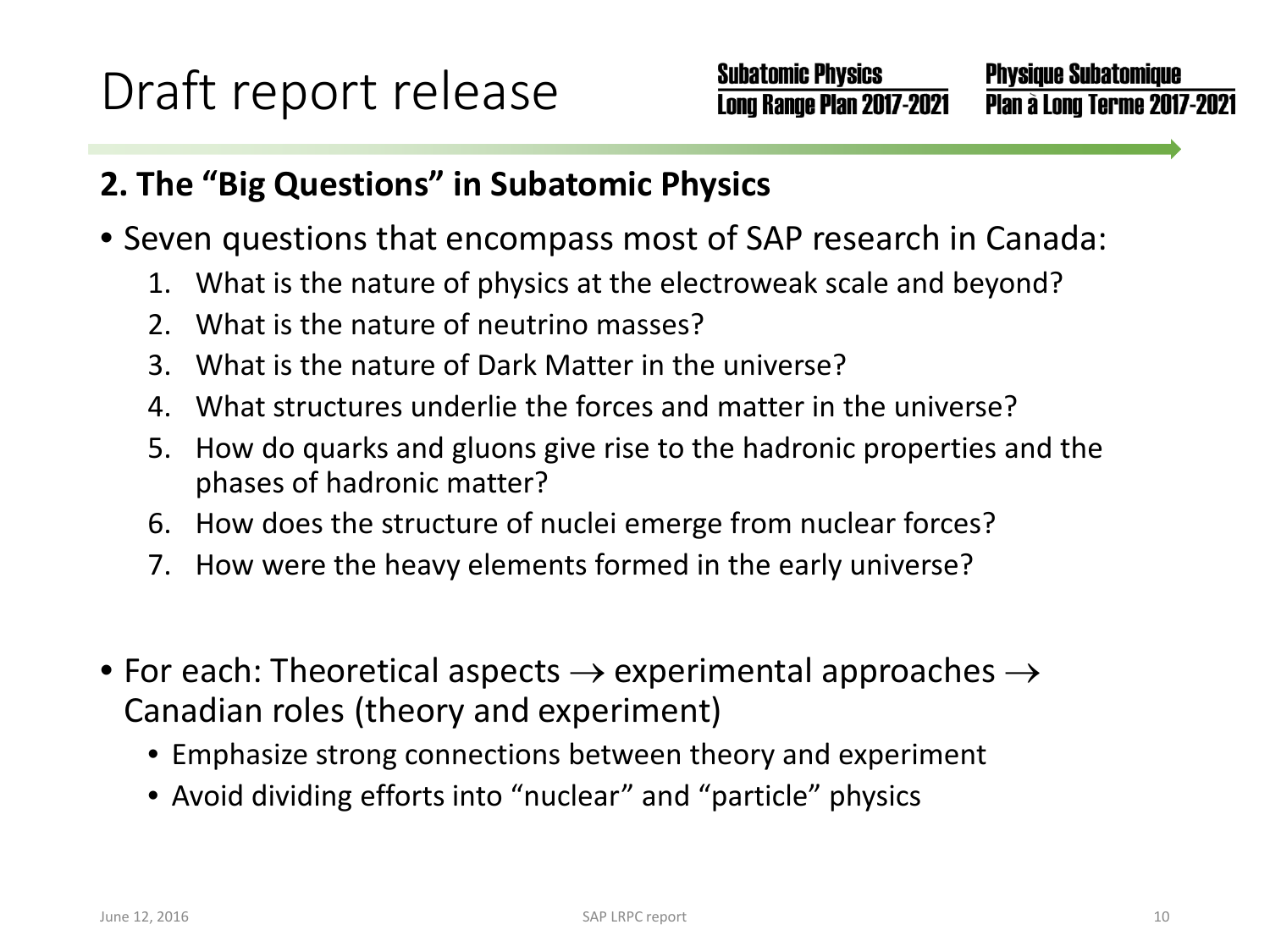**Subatomic Physics** Long Range Plan 2017-2021

**Physique Subatomique** Plan à Long Terme 2017-2021

#### **3. Canadian Subatomic Physics Plan**

- Five broad areas, each with a scientific recommendation (directed particularly to SAP ES):
	- Theory
	- Ongoing Flagship Facilities and Experiments
	- Strategic Smaller-scale Experiments
	- Future Major Projects
	- Look Ahead to 2022-2026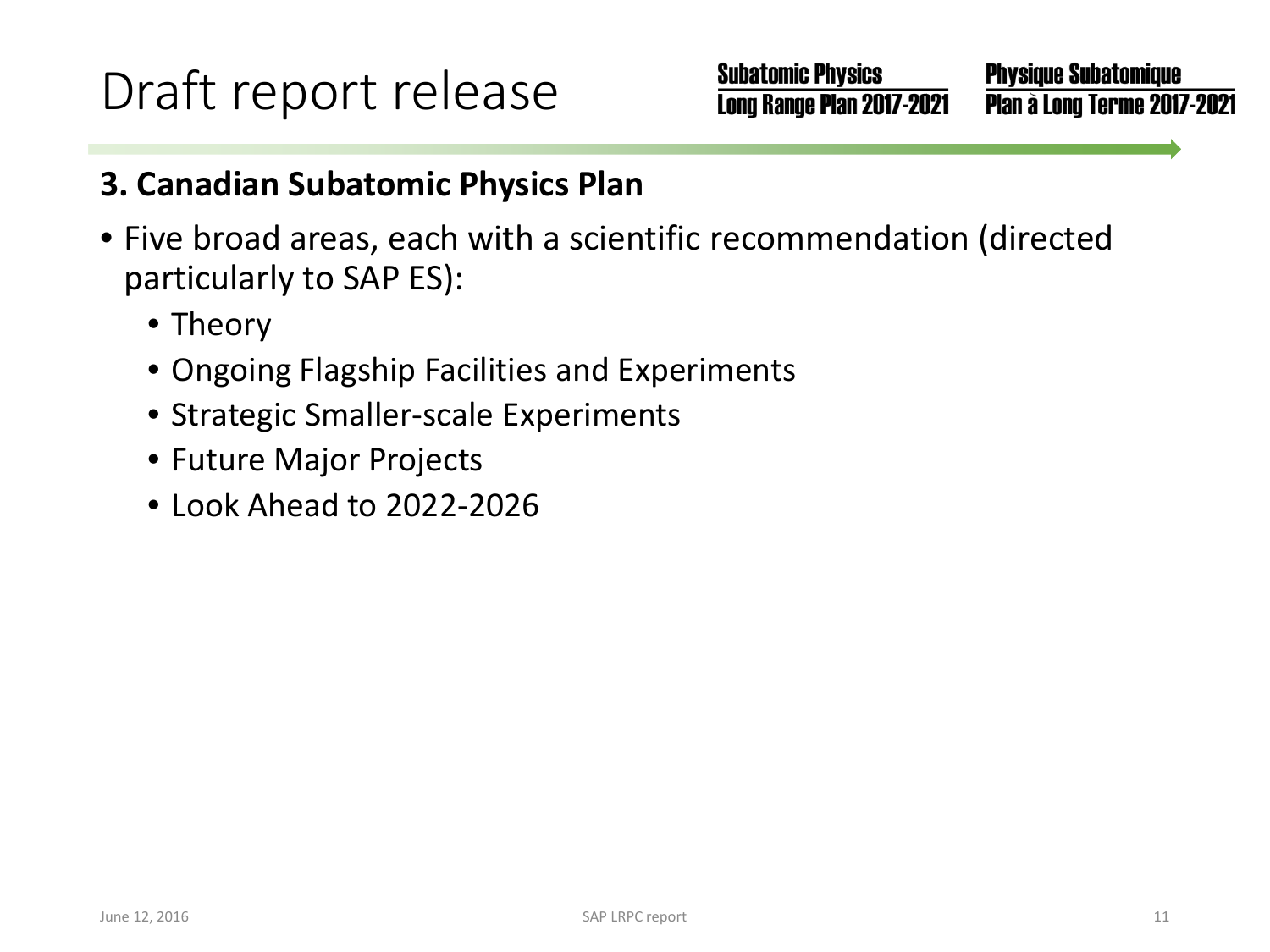#### **Scientific recommendation on Theory**

Subatomic physics theorists drive and develop understanding of the "Big Questions" 819 outlined in Section 2. Theory development is essential to answering these questions and 820 to formulating the resulting future research directions. Many in this diverse community, 821 among them world leaders, are addressing these exciting questions by developing theoretical 822 tools and models, ranging from the formal to the phenomenological. The broad range of 823 expertise allows the community to work quickly and efficiently on new directions as they are 824 identified. 825

Experimental work by Canadians benefits significantly from a strong theory community 826 to help interpret results and suggest new paths for discovery. It is therefore essential that 827 the subatomic theory community continues to receive strong support, currently 15% of the 828 NSERC subatomic physics envelope. 829

#### Scientific Recommendation: Maintain strong support for research in theo-92 retical subatomic physics. 93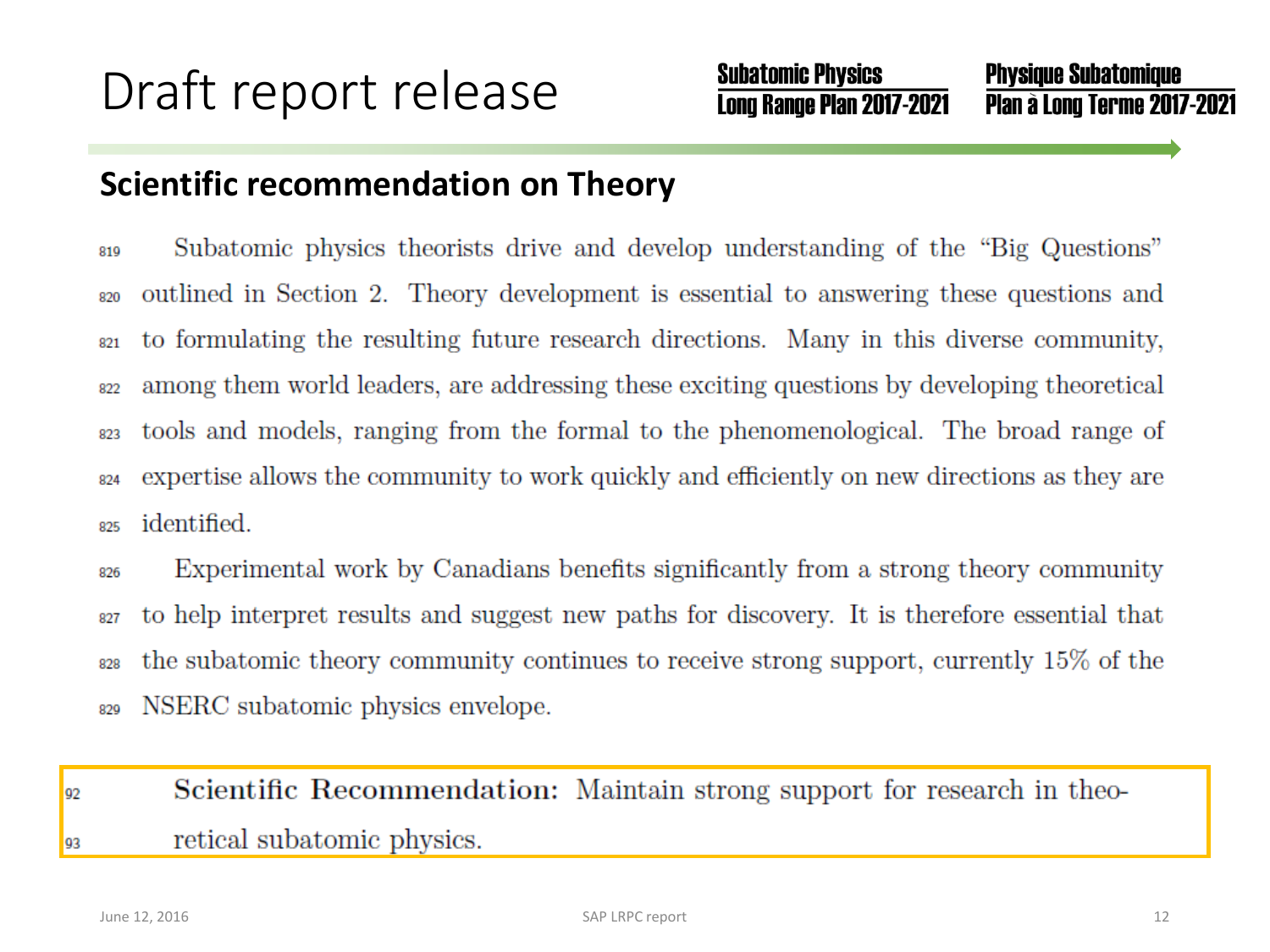### **4. The Community of Subatomic Physics Researchers in Canada**

#### • Community profile:

- size (currently 233), education, diversity, renewal
- Between 2010 and 2015:

29 grant holders departed / 29 new hires

4% growth in number of NSERC grant holders in SAP due to those eligible throughout period (more started than stopped receiving support)

| <b>Region</b> | departures | new hires      |
|---------------|------------|----------------|
| <b>BC</b>     | 8          | 8              |
| Prairies      | 5          | 5              |
| Ontario       | 10         | 12             |
| Quebec        | 6          | $\overline{3}$ |
| Atlantic      | N          | 1              |
| Total         | 29         | 29             |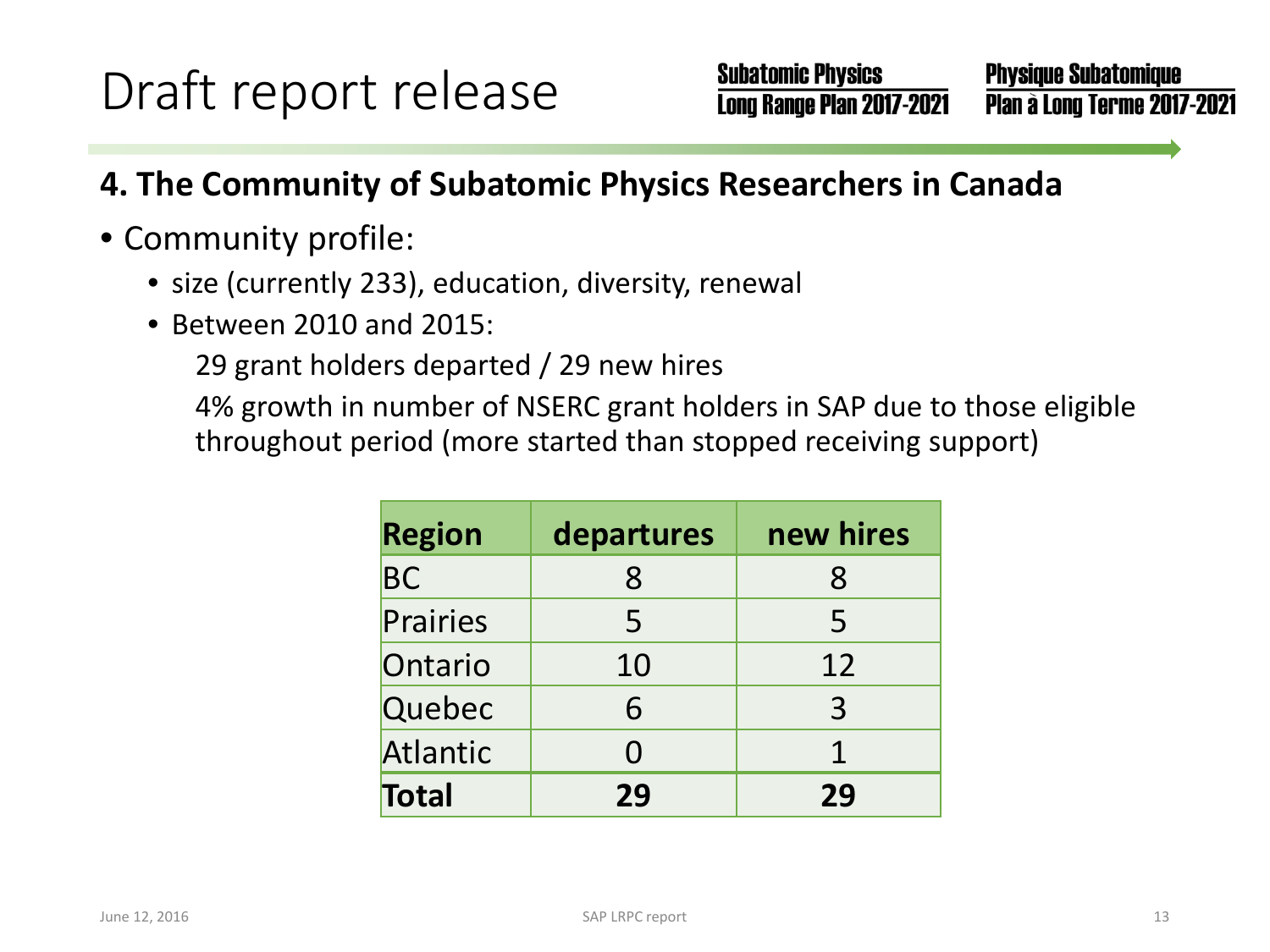**Subatomic Physics** Long Range Plan 2017-2021 **Physique Subatomique** Plan à Long Terme 2017-2021

| • Research profile:      |                       |      |                |                       |                 |                |                |
|--------------------------|-----------------------|------|----------------|-----------------------|-----------------|----------------|----------------|
|                          |                       |      | redirection    |                       | renewal         |                |                |
|                          |                       | 2010 | in             | out                   | new hire depart |                | 2015           |
|                          | Theory                | 71   | $\overline{2}$ | 9                     | 12              | 12             | 64             |
|                          | Q1: Beyond SM         | 17   | 5              | $\overline{2}$        | 3               | $\overline{2}$ | 21             |
| Table shows number       | Q2: Neutrino mass     | 0    | 0              | 0                     | $\overline{0}$  | 0              | $\overline{0}$ |
|                          | Q3: Dark Matter       | 4    | 1              | $\overline{\text{2}}$ | 3               | $\bf{0}$       | 6              |
| of applicants and co-    | Q4: Structures        | 26   | 3              | 5                     | 3               | 4              | 23             |
| applicants on NSERC      | Q5: QCD and hadrons   | 17   | 1              | 6                     | 1               | 3              | 10             |
| grants broken down       | Q6: Nuclear structure | 6    | 0              | $\overline{2}$        | $\overline{2}$  | 3              | 3              |
| by categories and the    | Q7: Heavy elements    | 1    | 0              | 0                     | $\overline{0}$  | 0              | 1              |
| <b>Big Question that</b> | Experiment            | 146  | 19             | 5                     | 16              | 16             | 160            |
| the grants are most      | Q1: Beyond SM         | 80   | 18             | 7                     | 7               | 9              | 89             |
| connected to.            | Q2: Neutrino mass     | 38   | 4              | 5                     | 6               |                | 42             |
|                          | Q3: Dark Matter       | 20   | 3              | 0                     | 4               | 0              | 27             |
|                          | Q4: Structures        | 0    | 0              | 0                     | $\overline{0}$  | 0              | $\overline{0}$ |
|                          | Q5: QCD and hadrons   | 10   | 0              | 5                     | $\overline{0}$  | 0              | 5              |
|                          | Q6: Nuclear structure | 30   | 8              | 4                     | 4               | 4              | 34             |
|                          | Q7: Heavy elements    | 16   | 0              | $\overline{2}$        | 1               | $\rm{_{2}}$    | 13             |
|                          | Accelerator           | 6    | 9              | 1                     | 1               | 1              | 14             |
|                          | All categories        | 224  | 21             | 12                    | 29              | 29             | 233            |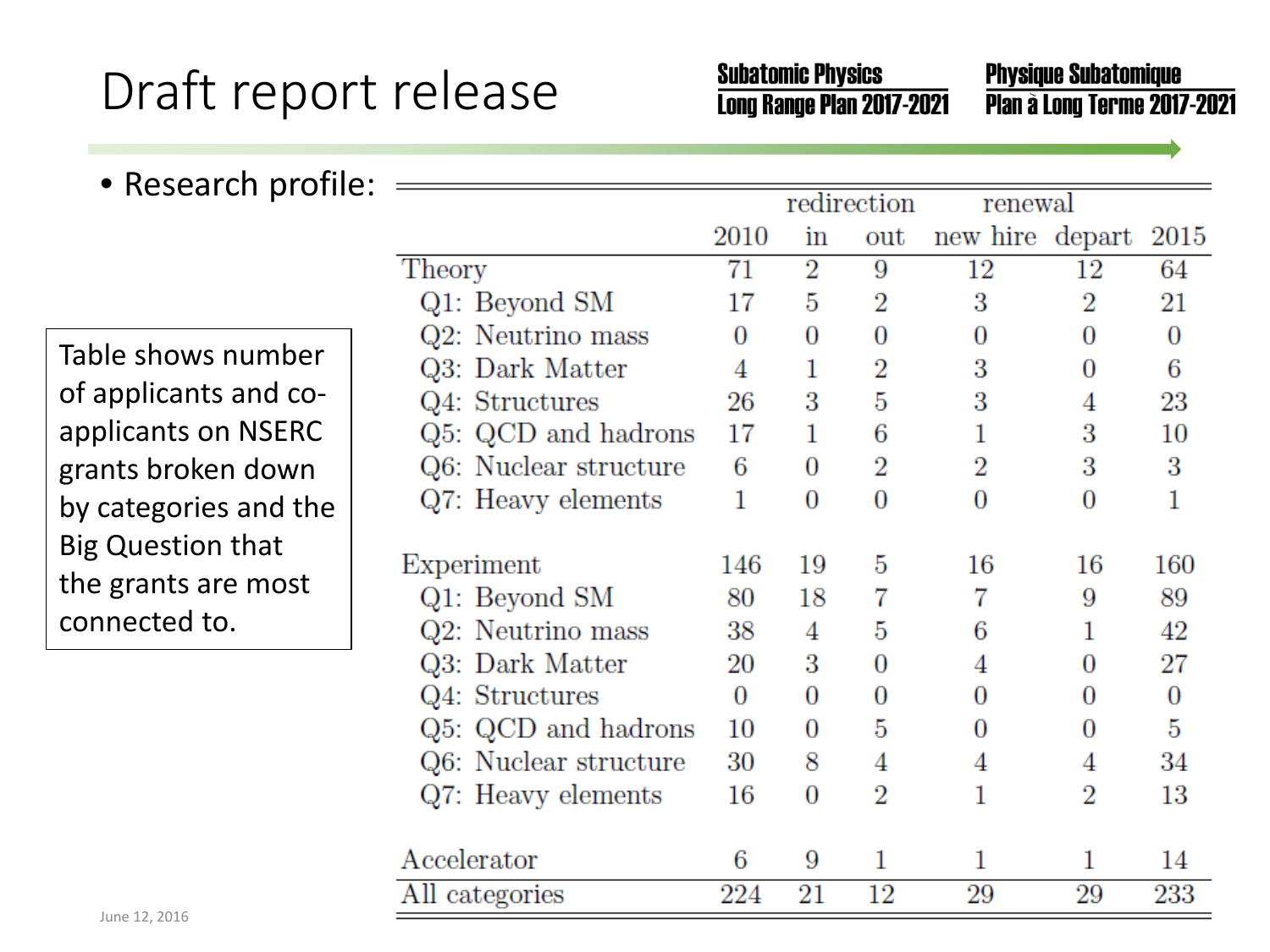**Subatomic Physics** Long Range Plan 2017-2021 **Physique Subatomique** Plan à Long Terme 2017-2021

| • Research profile:      |                       |              |                  |                  |                 |                |                |
|--------------------------|-----------------------|--------------|------------------|------------------|-----------------|----------------|----------------|
|                          |                       |              | redirection      |                  | renewal         |                |                |
|                          |                       | 2010         | in               | out              | new hire depart |                | 2015           |
|                          | Theory                | 71           | $\overline{2}$   | 9                | 12              | 12             | 64             |
|                          | Q1: Beyond SM         | 17           | 5                | $\overline{2}$   | 3               | $\overline{2}$ | 21             |
| Table shows number       | Q2: Neutrino mass     | 0            | $\overline{0}$   | 0                | $\overline{0}$  | 0              | $\overline{0}$ |
|                          | Q3: Dark Matter       | 4            | 1                | $\overline{2}$   | 3               | 0              | 6              |
| of applicants and co-    | Q4: Structures        | 26           | 3                | 5                | 3               | 4              | 23             |
| applicants on NSERC      | Q5: QCD and hadrons   | 17           | 1                | 6                |                 | 3              | 10             |
| grants broken down       | Q6: Nuclear structure | 6            | $\boldsymbol{0}$ | $\overline{2}$   | $\overline{2}$  | 3              | 3              |
| by categories and the    | Q7: Heavy elements    | $\mathbf{1}$ | 0                | $\boldsymbol{0}$ | $\overline{0}$  | $\overline{0}$ |                |
| <b>Big Question that</b> |                       |              |                  |                  |                 |                |                |
| the grants are most      | Experiment            | 146          | 19               | 5                | 16              | 16             | 160            |
| connected to.            | Q1: Beyond SM         | 80           | 18               | 7                | 7               | 9              | 89             |
|                          | Q2: Neutrino mass     | 38           | 4                | 5                | 6               |                | 42             |
|                          | Q3: Dark Matter       | 20           | 3                | 0                | 4               | 0              | 27             |
|                          | Q4: Structures        | 0            | 0                | 0                | 0               | 0              | 0              |
|                          | Q5: QCD and hadrons   | 10           | 0                | 5                | 0               | 0              | 5              |
|                          | Q6: Nuclear structure | 30           | 8                | 4                | 4               | 4              | 34             |
|                          | Q7: Heavy elements    | 16           | 0                | 2                | 1               | $\overline{2}$ | 13             |
|                          | Accelerator           | 6            | 9                | 1                | 1               | 1              | 14             |
|                          | All categories        | 224          | 21               | 12               | 29              | 29             | 233            |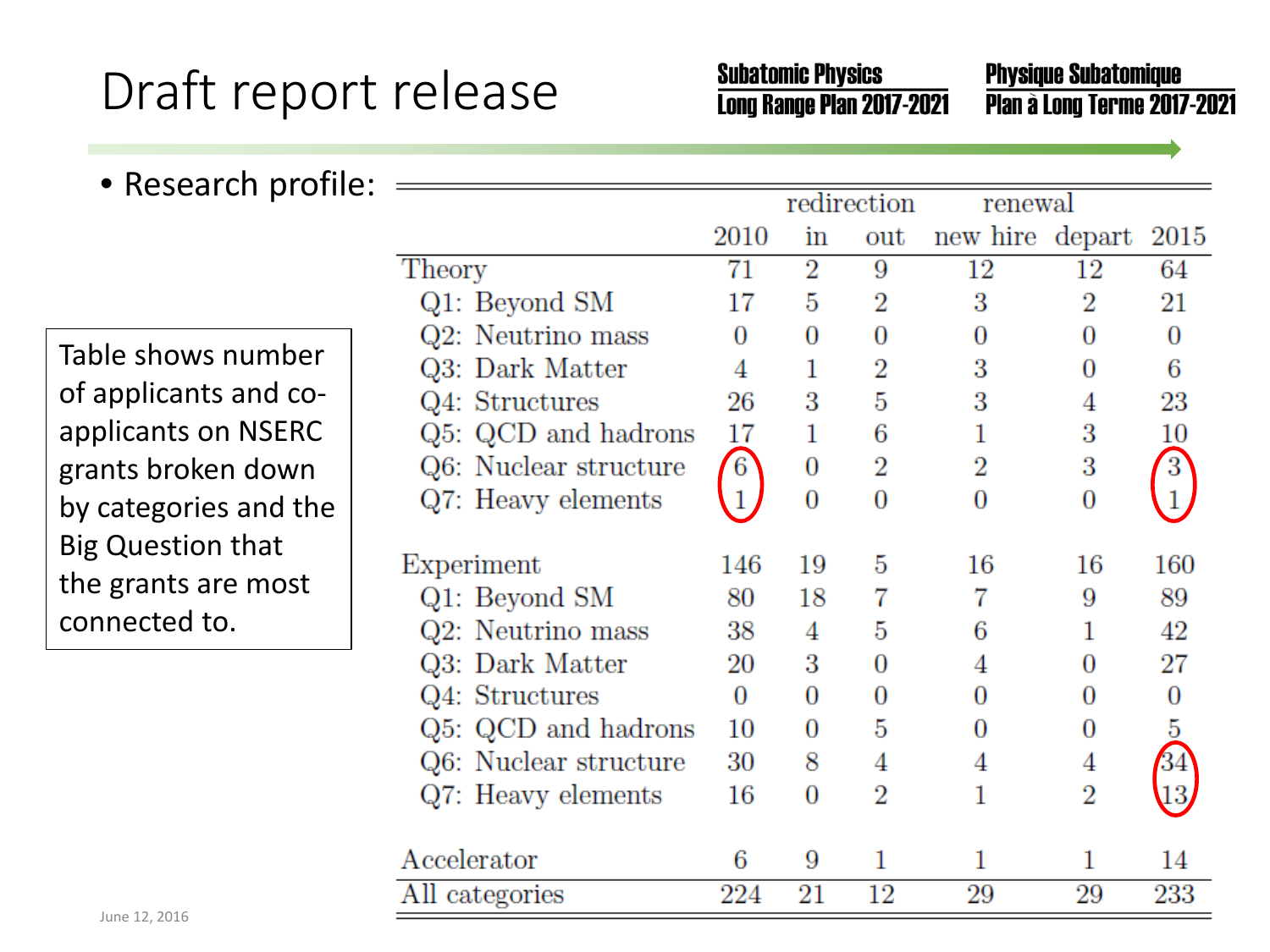#### **Policy recommendation**

Sections 2 and 3 emphasize the important role that theoretical work plays in interpreting 1161 results and defining new directions for exploration. It is therefore important that Canada has 1162 strength in all theory sub-disciplines for which the nation has made significant investments 1163 in experimental infrastructure and Canadians are active on experiments. Table II shows 1164 disproportionately small theoretical activity on Questions 6 and 7, in the areas of nuclear 1165 structure and nuclear astrophysics, for which there is enormous Canadian investment and 1166 experimental activity at TRIUMF. More generally, there is a particular need to strengthen 1167 theoretical studies of non-perturbative aspects of nuclear and particle physics. 1168

Policy Recommendation: Institutions and subatomic-physics researchers in 1169 Canada are encouraged to strengthen the theoretical community that supports 1170 substantial Canadian investments in experimental activities. 1171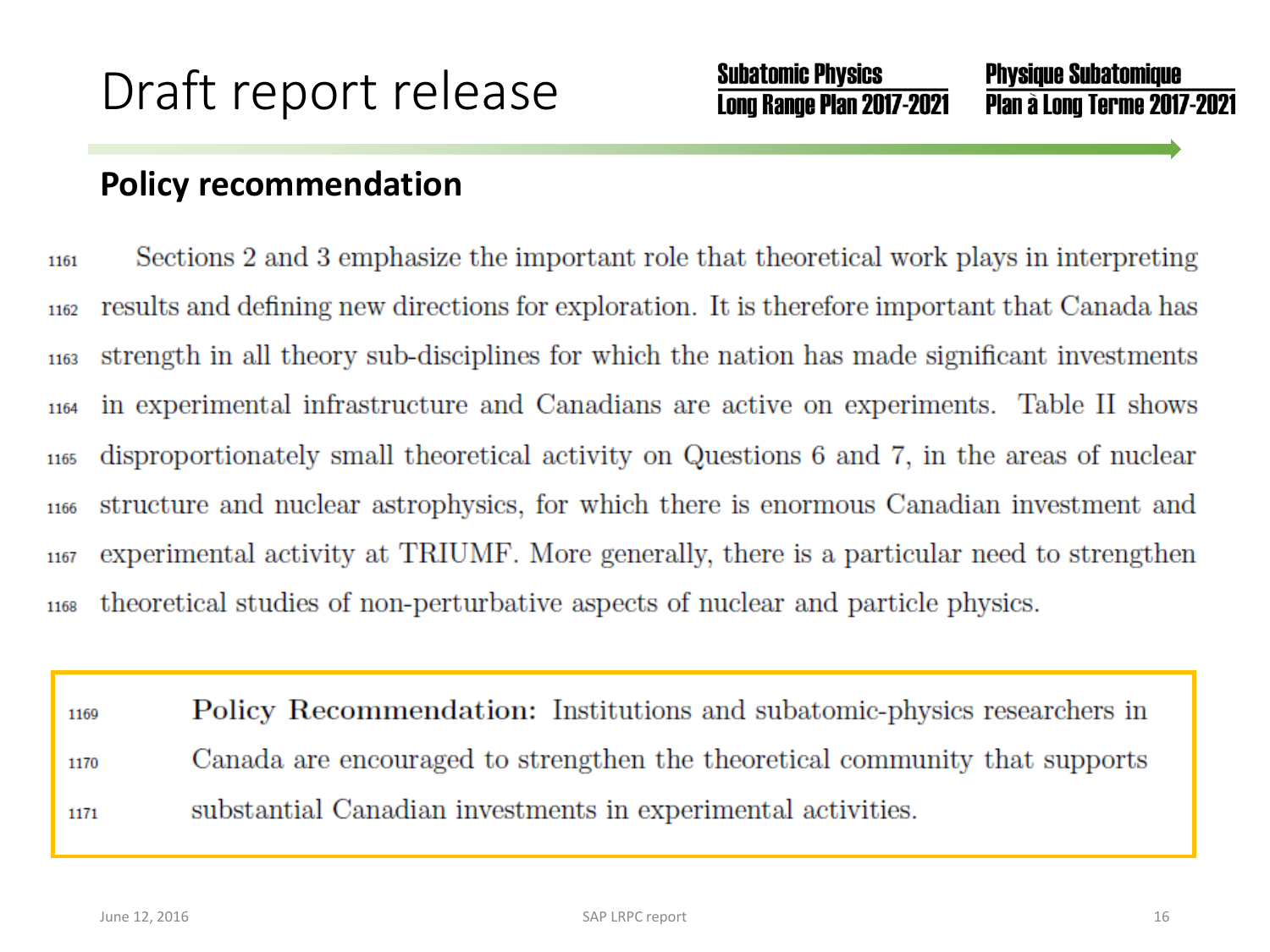**Subatomic Physics** Long Range Plan 2017-2021

**Physique Subatomique** Plan à Long Terme 2017-2021

- **5. Resources and Support for Canadian SAP Research**
- NSERC / CFI mismatch in operating/capital



#### Past 15 years:

- SAP received 4% of CFI funding, 2% of NSERC funding (1% of tri-council)
- Excellence in SAP reflected by CFI success NSERC envelope now insufficient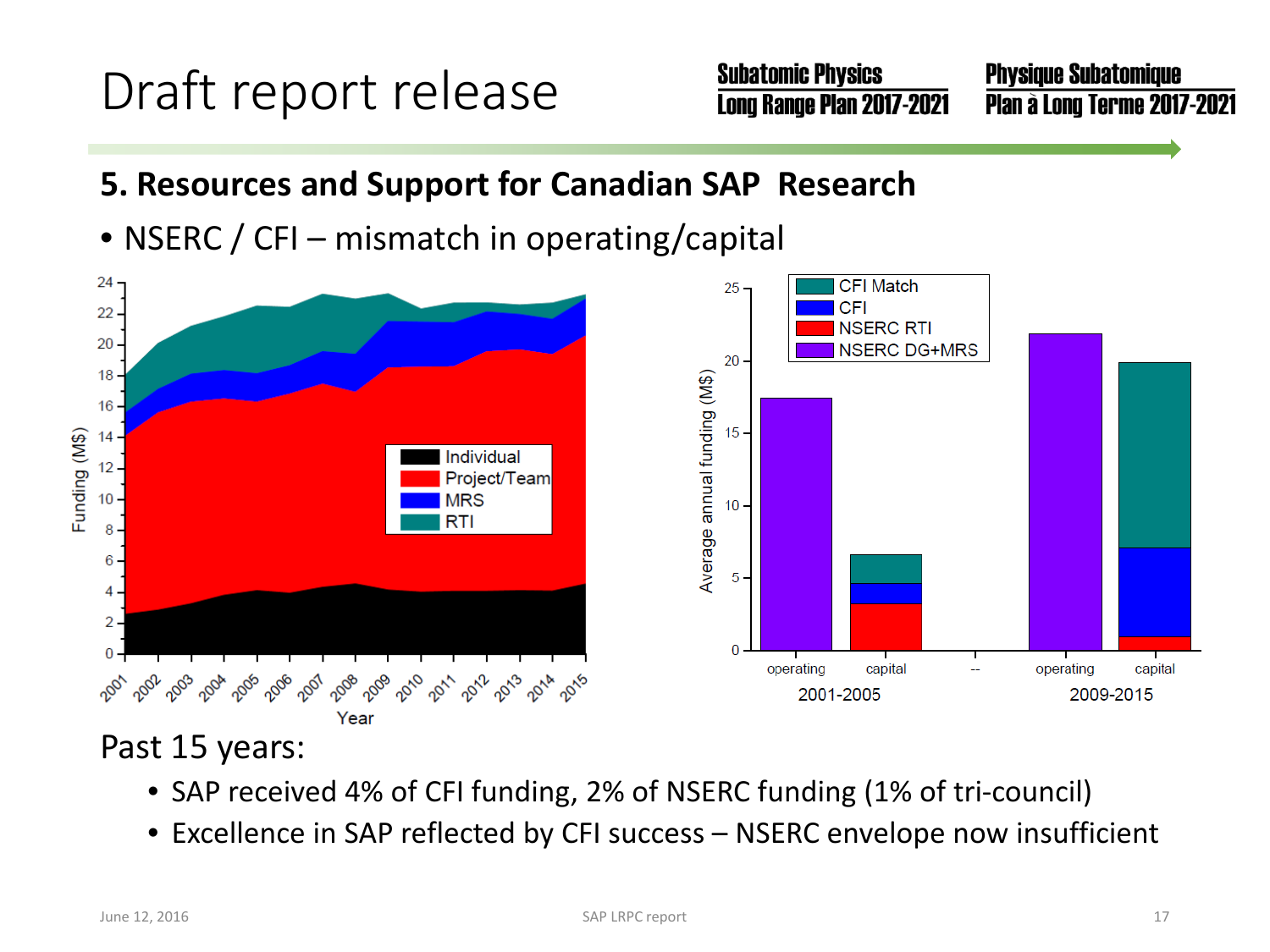#### **Policy recommendation on increase to NSERC SAP envelope**

|                                   | 2017 2021 |   |
|-----------------------------------|-----------|---|
| Ongoing research activities       |           |   |
| Ramping up next flagship projects | 0         | 2 |
| New opportunity funding           |           |   |
| Graduate student training         |           |   |
| Total increase                    |           |   |

TABLE III: Recommended increase (M\$) to the subatomic physics envelope at the beginning and by the end of the period of this research plan. Following an immediate increase of \$3M, the envelope should grow linearly by an additional \$4M over the period.

**Policy Recommendation:** Grow the NSERC subatomic physics envelope by 1721 \$7M over the next 5 years. 1722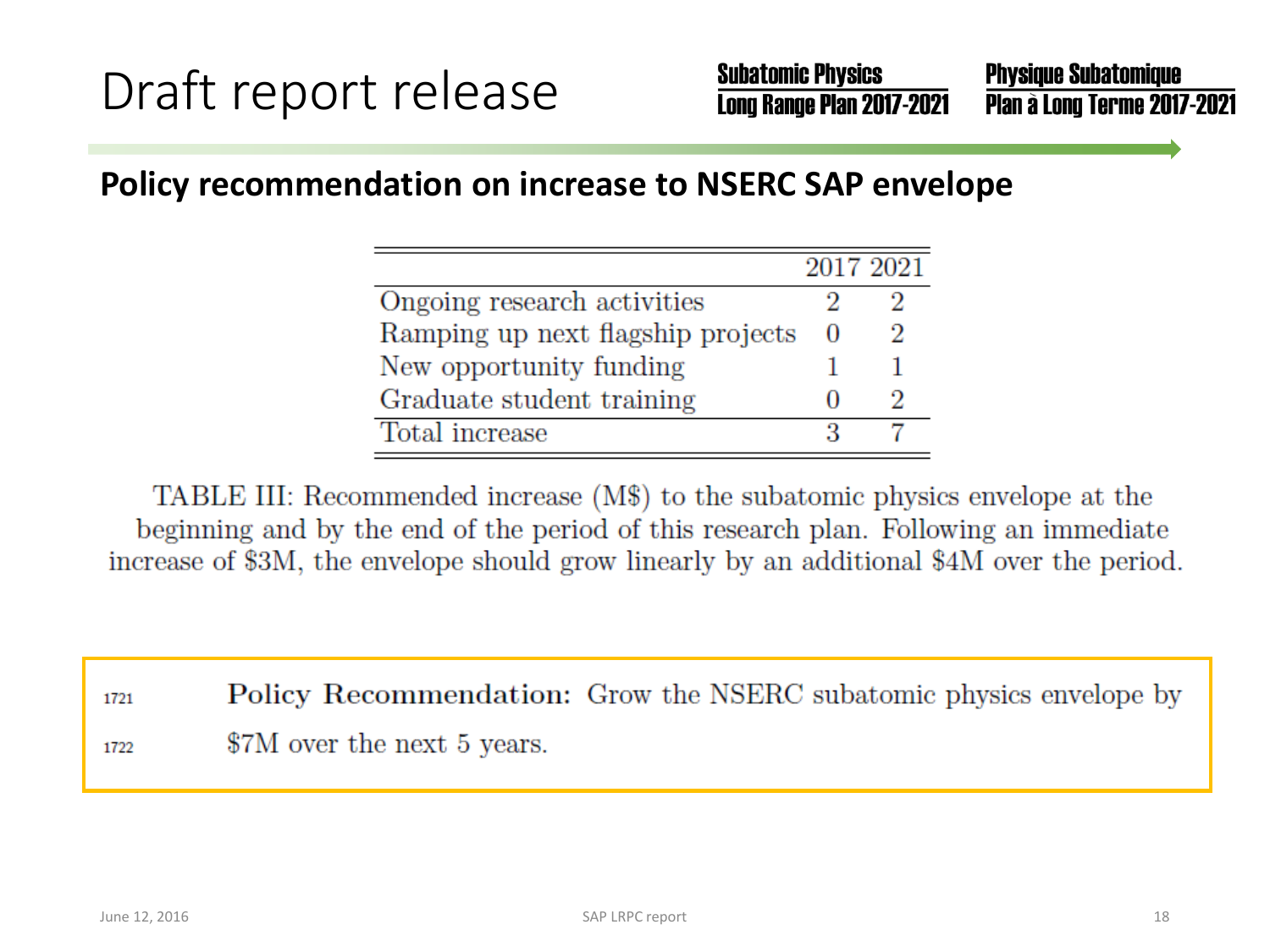**Subatomic Physics** Long Range Plan 2017-2021 **Physique Subatomique** Plan à Long Terme 2017-2021

#### **6. Return on Investment**

- 6. Return on Investment  $31$
- 6.1. Cultural benefits: Inspiring Canadians 32
- 6.2. Training highly qualified personnel 33
- 6.3. Technological benefits: Applications of subatomic physics 34
- 6.4. Direct economic benefits: Industrial connections 35
- 6.5. Individual success stories 36
- 6.5.1. Special page on 2015 Nobel Prize in Physics 37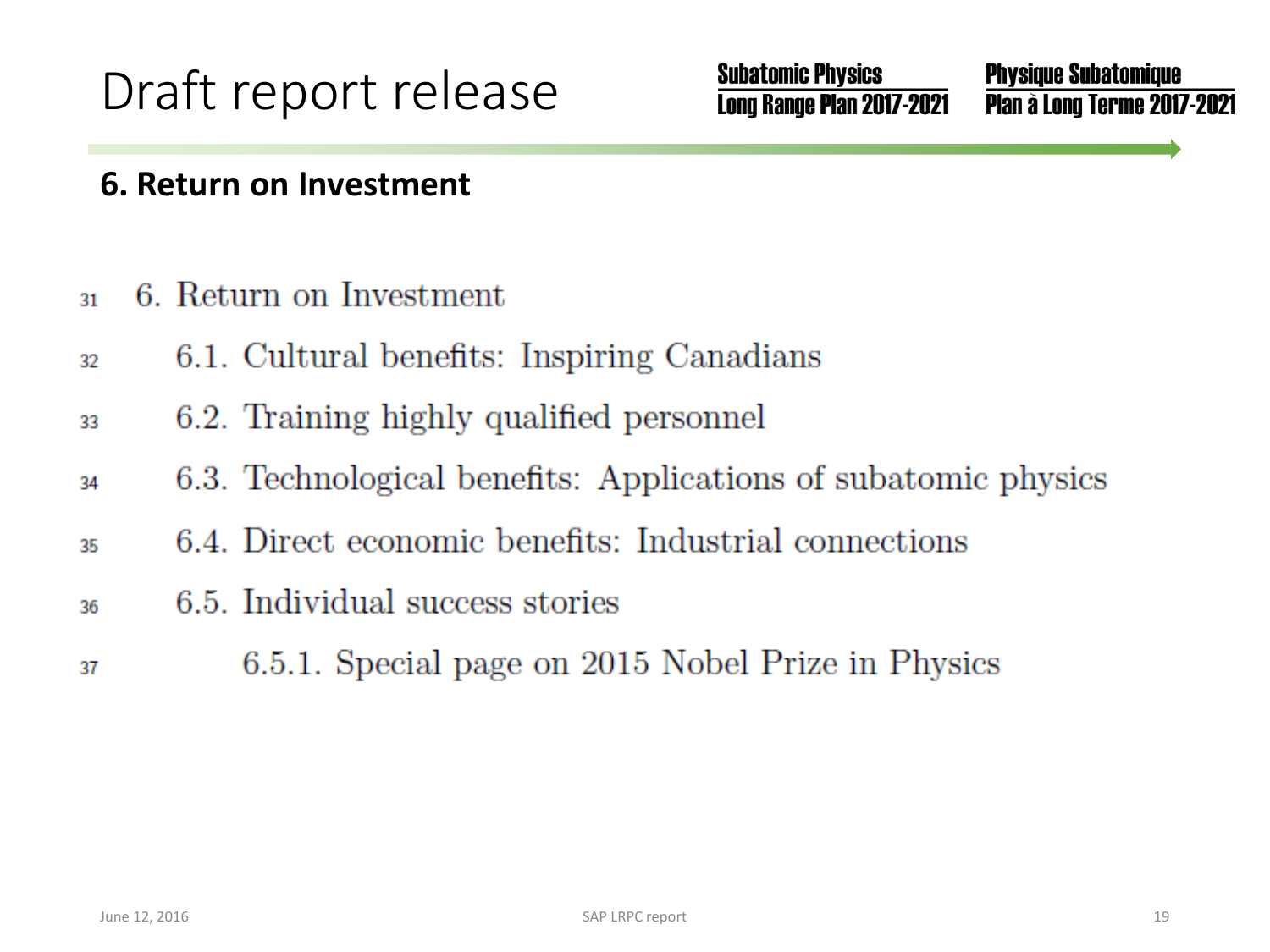**Physique Subatomique** Plan à Long Terme 2017-2021

- Received comments from 15 people:
	- 80 comments in total committee working through them and will post responses and revised draft in the coming weeks.
- In addition, a member of the community sent an email to 65 people (primarily in theory community) asking them to object to the theory policy recommendation, with the suggested text:

"I strongly disagree with the NSERC LRPC's recommendation that Canada's theory priority should be to support preferentially theory sub-disciplines which target theoretical studies of non- perturbative aspects of nuclear and particle physics in particular, and experiments in which Canada has significant experimental efforts more generally. I do not think it is the LRPC's role to be intervening in the theory research program in this way."

- 16 responses generated
- CINP brief: Recommendation 1: Enhance nuclear theory support.